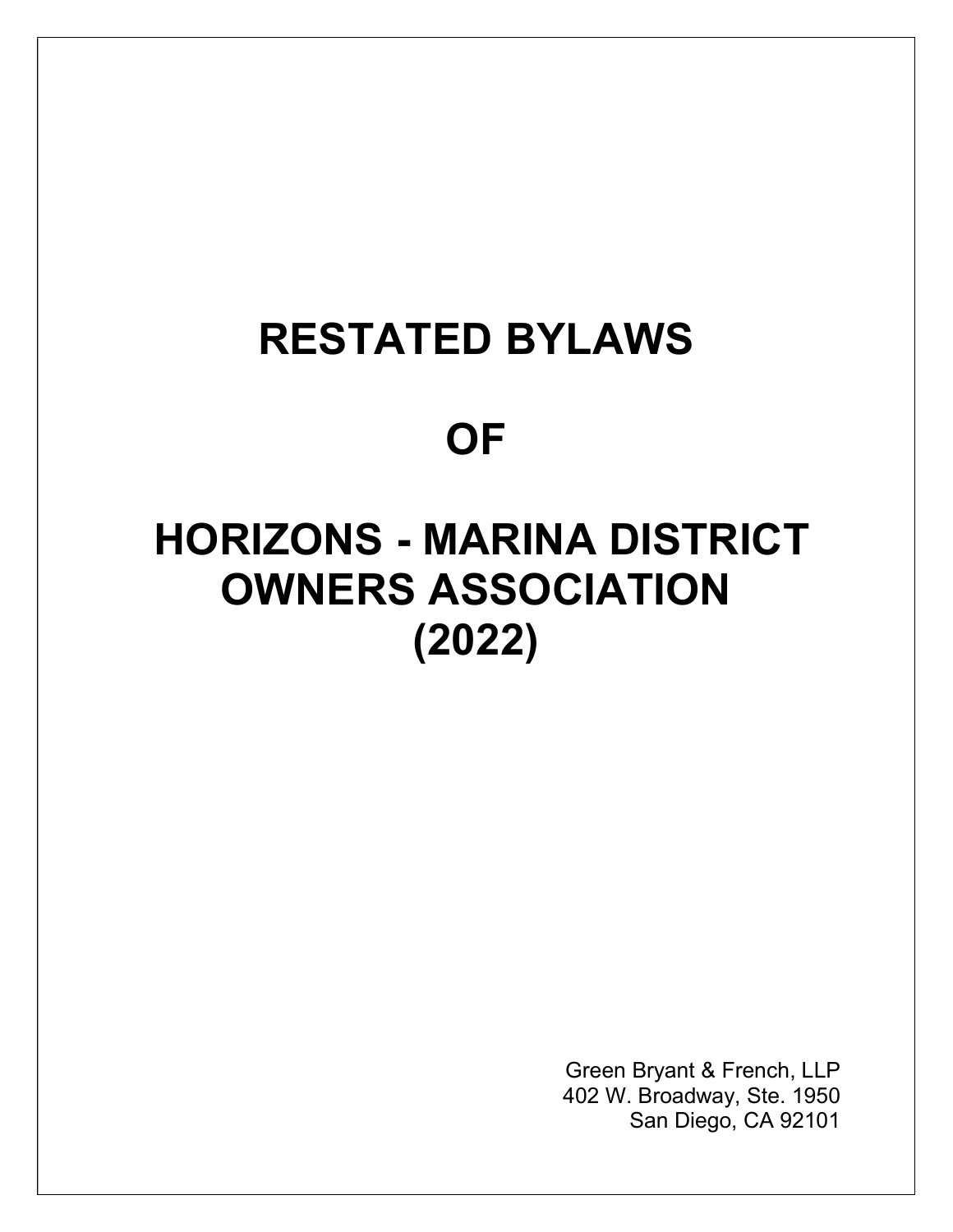#### HORIZONS - MARINA DISTRICT OWNERS ASSOCIATION Table of Contents

|                                                                      | Page No. |
|----------------------------------------------------------------------|----------|
| <b>ARTICLE I Recitals and Definitions</b>                            |          |
| Section 1.1. Applicability of Bylaws                                 |          |
| Definitions and Rules of Interpretation<br>Section 1.2.              |          |
|                                                                      |          |
| <b>ARTICLE II Membership and Member Voting</b>                       | 3        |
| Section 2.1.<br>Members of the Association                           | 3        |
| Section 2.2. Voting Requirements                                     | 3        |
| Section 2.3.<br>Members' Methods for Voting                          | 4        |
| Furnishing Evidence of Membership Having Granted<br>Section 2.4.     | 4        |
| Authority to a Third Party to Vote on the Member's Behalf            |          |
| <b>Annual Election of Directors</b><br>Section 2.5.                  | 4        |
| Section 2.6<br>Special Elections of the Membership                   | 4        |
| Section 2.7. Voting by Ballot                                        | 5        |
| <b>Membership Meetings</b><br>Section 2.8                            | 5        |
| <b>Proxy Voting</b><br>Section 2.9.                                  | 5        |
| Section 2.10. Quorum Requirements                                    | 5        |
| Section 2.11. Election Procedures                                    | 5        |
| Section 2.12. Inspector                                              | 5        |
| Section 2.13 Reporting of Election Results                           | 5        |
| Section 2.14 Conduct of Informational Meetings                       | 5        |
| Section 2.15 Uncontested Election for Directors                      | 6        |
|                                                                      |          |
| <b>ARTICLE III Board of Directors</b>                                | 6        |
| Section 3.1. General Board Powers                                    | 6        |
| Section 3.2. Limitations on Board Powers                             | 8        |
| <b>Number and Qualification of Directors</b><br>Section 3.3.         | 8        |
| Section 3.4.<br><b>Annual Election of Directors</b>                  | 8        |
| Term of Office<br>Section 3.5.                                       | 8        |
| Section 3.6.<br><b>Candidates for Director</b>                       | 8        |
| Section 3.7.<br><b>Election of Directors</b>                         | 9        |
| Board Vacancies and Removal of Directors from Office<br>Section 3.8. | 10       |
| Section 3.9.<br><b>Annual Reports and Solicitations</b>              | 12       |
|                                                                      |          |
| <b>ARTICLE IV Board Meetings</b>                                     | 12       |
| Section 4.1.<br>Place of Meetings                                    | 12       |
| <b>Regular Board Meetings</b><br>Section 4.2.                        | 12       |
| Section 4.3.<br><b>Special Board Meetings</b>                        | 12       |
| Section 4.4<br>No Action Without a Meeting                           | 12       |
| Section 4.5.<br>Notice of Board Meetings to Directors                | 12       |
| Notice of Board Meetings to Members<br>Section 4.6.                  | 12       |
| Attendance at Board Meetings by Members<br>Section 4.7.              | 13       |
|                                                                      |          |
| <b>Executive Session Board Meetings</b><br>Section 4.8.              | 13       |
| <b>Board Quorum Requirements</b><br>Section 4.9.                     | 13       |
| Section 4.10. Protocol at Board Meetings                             | 13       |
|                                                                      |          |
|                                                                      |          |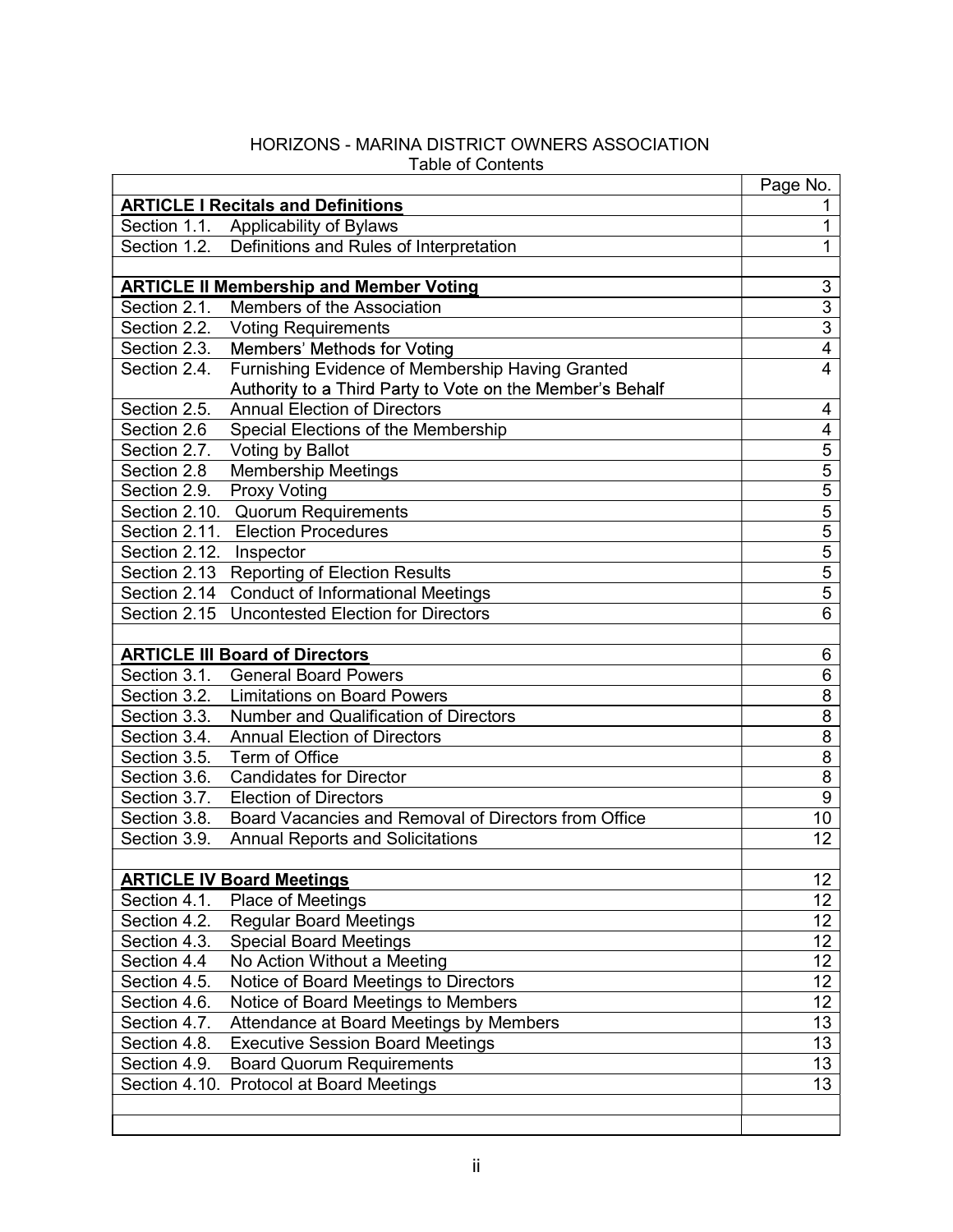| <b>ARTICLE V Officers</b>                           | 13              |
|-----------------------------------------------------|-----------------|
| Section 5.1.<br><b>Officers</b>                     | 13              |
| Appointment and Removal of Officers<br>Section 5.2. | 14              |
| Section 5.3.<br><b>Resignation of Officers</b>      | 14              |
| Section 5.4.<br>Vacancies                           | 14              |
| Section 5.5.<br>President                           | 14              |
| Section 5.6.<br>Vice President                      | 14              |
| Section 5.7. Secretary                              | 14              |
| Section 5.8.<br>Treasurer                           | 14              |
|                                                     |                 |
| <b>ARTICLE VI Bylaw Amendments</b>                  | 15              |
| Section 6.1.<br>Amendment of Bylaws by Members      | 15              |
| Section 6.2<br>Amendment of Bylaws by Board         | $\overline{15}$ |
| <b>CERTIFICATION</b>                                | 16              |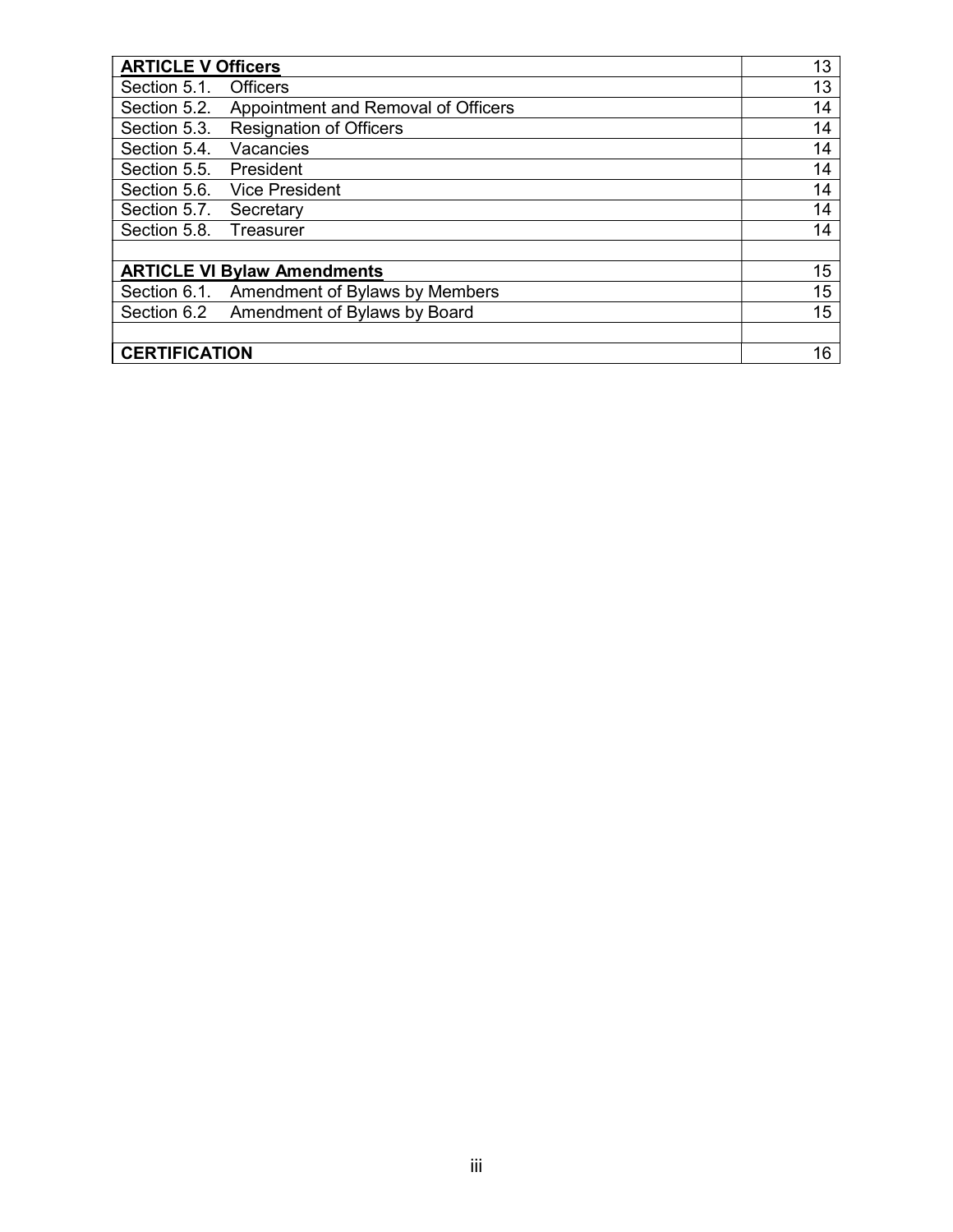### RESTATED BYLAWS OF

#### ARTICLE I - Recitals and Definitions

RESTATED BYLAWS OF<br>HORIZONS - MARINA DISTRICT OWNERS ASSOCIATION<br>**ARTICLE I - Recitals and Definitions**<br>**plicability of Bylaws.** Horizons - Marina District Owners Association<br>a California popprofit mutual benefit corporati Section 1.1. Applicability of Bylaws. Horizons - Marina District Owners Association ("Association") is a California nonprofit mutual benefit corporation and Common Interest Development subject to the (i) California Nonprofit Mutual Benefit Corporation Law comprised in California Corporations Code Sections 7110-8910 inclusive and (ii) Davis-Stirling Common Interest Development Act ("Act"). The Association was created for the overall purpose of managing a common interest condominium development subject to the provisions of the Association's Restated Declaration of Covenants, Conditions and Restrictions ("Declaration").

Section 1.2. Definitions and Rules of Interpretation. The rules of interpretation set out in the Declaration shall apply to these Bylaws unless the context otherwise requires. Terms not expressly defined herein shall have the same meaning as the defined terms set out in the Declaration. The terms below are defined as follows:

(a) Board of Directors. "Board of Directors" or "Board" means the board of Directors of the Association which acts as the governing body of the Association. Any member of the Board of Directors may be referred to as a "Director," "Board member" or "member of the Board" or any variation thereof intended to refer to a member of the Association's governing body.

(b) Board Meeting. "Board meeting" or "meeting of the Board" means either (i) a congregation in person, at the same time and place, of a sufficient number of Directors to establish a quorum of the Board, to hear, discuss, or deliberate upon any item of business that is within the authority of the Board or (ii) a teleconference, where a sufficient number of Director to establish a quorum of the Board, in different locations, are connected by electronic means, through audio or video, or both. A Board meeting shall otherwise comply with the requirements of California Civil Code Section 4090.

(c) Candidate Qualifications. "Candidate Qualifications" means any qualifications, conditions or circumstances affecting or relating to a candidate which would disqualify a candidate from running for the Board as are provided herein or as are included in any Election Rules adopted by the Board from time to time. Election Rules may add Candidate Qualifications as permitted by law but may not conflict with any qualifications as are provided herein. The provisions of these Bylaws shall supersede any conflicting provisions in the Election Rules or other rules of the Association.

(d) City. "City" means the City of San Diego, County of San Diego, State of California in which the Project is located.

 (e) Condominium. Condominium (shown in lower case) means an estate in real property as defined in California Civil Code Section 4175 consisting of an undivided interest as tenant-in-common in all or any portion of the Common Area, together with a separate fee interest in a Unit and any other separate interests in the project as are described in the Declaration or condominium plan or in the deed conveying the condominium.

(f)  $Country.$  "County" means the County of San Diego, State of California in which the Project is located.

(g) Declaration. "Declaration" or "CC&Rs" means that Restated Declaration of Covenants, Conditions and Restrictions of the Association as the same has been recorded with the recorder of the County, and any amendments thereto.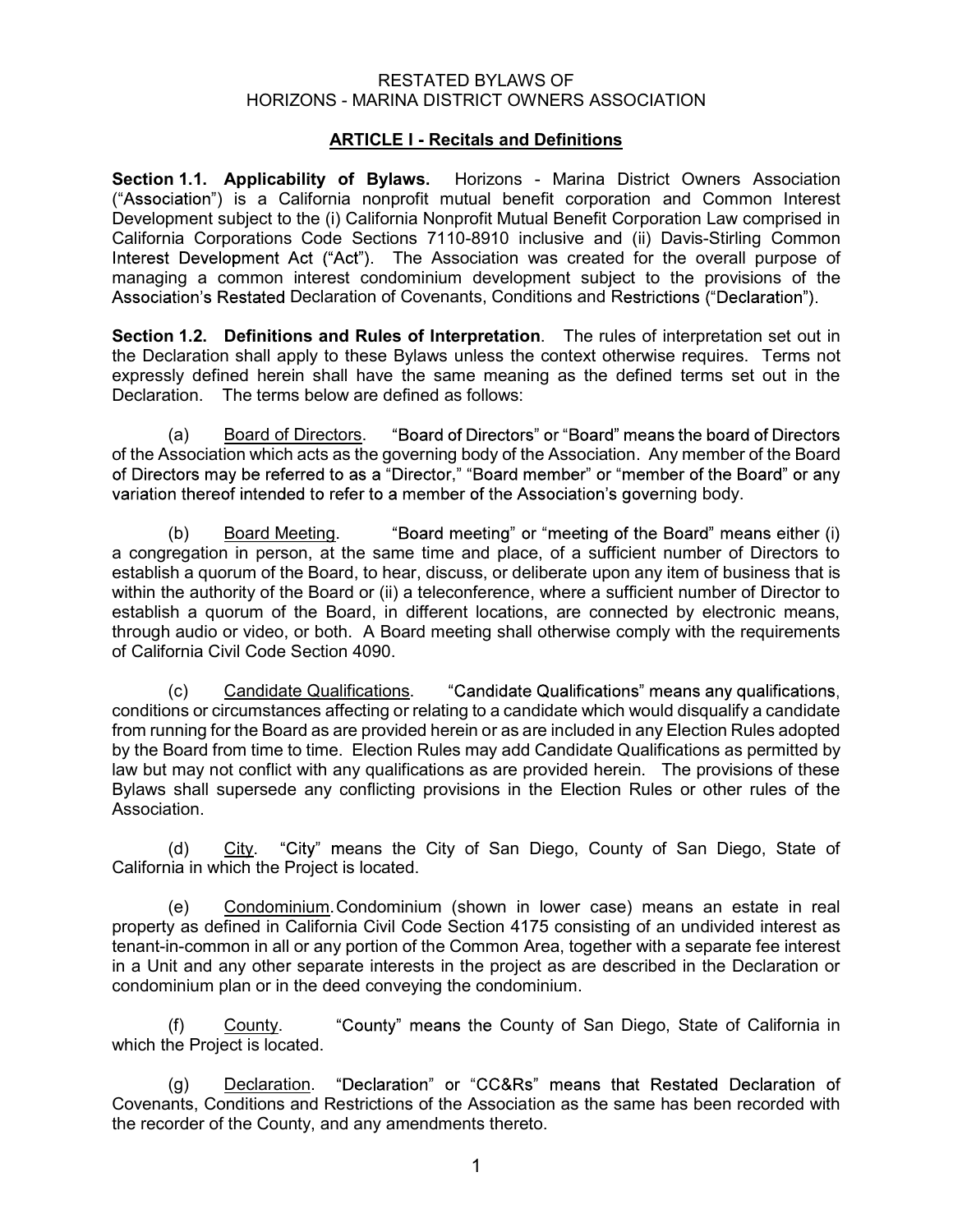(h) **Election**. "Election" or "Elections" (shown in lower case) means the procedure y the members vote in respect of any matter, issue, or proposal relating to the lawful ss of the Association which by law or the governin whereby the members vote in respect of any matter, issue, or proposal relating to the lawful business of the Association which by law or the governing documents requires membership approval and which may properly be presented to the members for approval by them.

(i) Election Rules. "Election Rules" means the operating rules pertaining. among other things, to the election of directors as such rules have been adopted by the Board in accordance with the requirements of Civil Code Sections 4340 and 5100 et. seq.

(j) Governing Documents. these Bylaws, and any other documents such as rules of the Association, articles of incorporation and the condominium plan which govern the operation of the Association or project.

 $(k)$  Inspector. "Inspector" means either the one (1) inspector of elections or three (3) inspectors of elections as the same have been selected by the Board pursuant to these Bylaws, the Election Rules and/or Civil Code Section 5110.

 $(1)$  Item of Business. "Item of business" (shown in lower case) means any action within the authority of the Board, except those actions that the Board has validly delegated to any other entity or persons, managing agent, officer of the association, or committee of the Board comprising less that a quorum of the Board.

(m) Member. "Member" (shown in lower case) means every person or entity entitled to membership in the Association as provided in Article 5 of the Declaration.

 $(n)$  Owner. "Owner" means, individually and collectively, as the context requires, a "Commercial Condominium Owner" (otherwise "Commercial Owner") and/or a "Residential Condominium Owner" (otherwise "Residential Owner").

(o) Project. "Project" (shown in lower case) means the physical area of the common interest development, including the Common Area, condominiums and all improvements thereon, which is governed by the Board and Association and is subject to the provisions of the Declaration.

(p) Secret Election. "Secret Election" (shown in lower case) means any election whereby the membership is required to vote by secret written ballot pursuant to Civil Code Section 5100. At the date these Bylaws were adopted, secret elections are required where the membership must vote in connection with (i) elections regarding assessments; (ii) the election and removal of directors; (iii) amendments to the governing documents; and (iv) the grant of exclusive use of common area pursuant to Civil Code Section 4600.

 $(q)$  Tabulation. "Tabulation" and any variation thereof, means the opening, counting, computation and recordation in writing of the ballots and votes received from members in connection with any election, whether or not such ballots and votes are determined by the Inspectors of election to be valid or invalid. The Tabulation shall be held at such place, date and time within the project as may be designated by the Board in the notice of the Board or members' meeting at which the Tabulation will take place.

(r) Tabulation Meeting. Tabulation Meeting" means the meeting of the Board or members at which the membership ballots are tabulated, and includes, where the context or circumstances so require, members' meetings where voting at the meeting is permitted.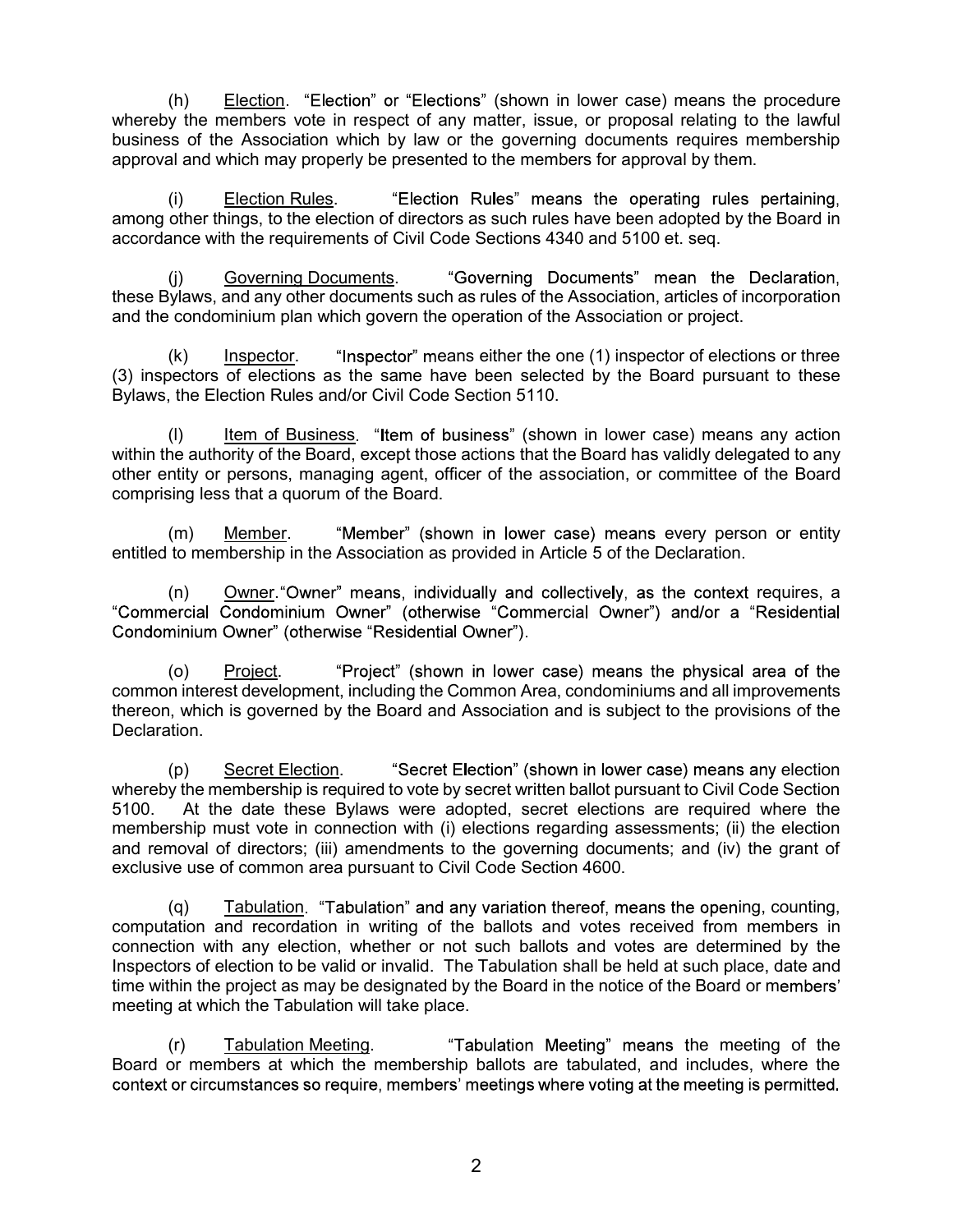(s) Voting Power. "Voting Power" (shown in lower case) means the totality of the (s) Voting Power. "Voting Power" (shown in lower case) means the totality of the voting power of the Association (based on one vote per condominium) as at the relevant record date of any election. Due to the interests of date of any election. Due to the interests of the Commercial Owners and the Residential Owners, (and, if any, to the Owners of condominiums located in any Special Benefit Area) there are certain issues which may only be voted upon by such select groups of members as provided below:

- (i) Only Residential Owners may vote upon any matter relating to the allocation, increase or decrease of the Residential Assessment Component of the Common Expenses (except where Civil Code Section 5605 requires the approval of all Owners when this provision will not apply) or any matter requiring a vote of Owners relating to the Residential Common Areas or Recreational Facilities.
- (ii) Only Commercial Owners may vote upon any matter relating to the allocation, increase or decrease of the Commercial Assessment Component of the Common Expenses (except where Civil Code Section 5605 requires the approval of all Owners when this provision will not apply) or any matter requiring the vote of Owners relating to the Commercial Common Areas
- (iii) Except for changes that only apply to all condominiums Owners, the Association shall not, without the consent of a least seventy five percent (75%) of the Commercial Owners modify the categories or amounts for the Commercial Condominium Contribution set forth in the Base Budget, or the formula for allocating such amounts set forth in the Declaration.
- (iv) Where any action requires a vote of the membership but is expressly and only for the benefit of a Special Benefit Area, the approval of the prescribed percentage of only the Owners of condominiums located within that Special Benefit Area shall be required (except where Civil Code Section 5605 requires the approval of all Owners when this provisions will not apply).

 $(t)$  Written Ballot. "Written Ballot" (shown in lower case) means a form of ballot in writing which is mailed or otherwise distributed to every member entitled to notice of an election and which complies with the requirements of these Bylaws and applicable law.

#### ARTICLE II - Membership and Member Voting

Section 2.1. Members of the Association. Entitlement to and the terms applicable to any membership shall be as provided in Article 5 of the Declaration. The Association has one class of voting membership.

Section 2.2. Voting Requirements. Subject to Section 2.1 above, only members as at the date of distribution of written ballots (or the record date for voting in such election if different from the date of distribution) shall be entitled to receive a ballot or to have their ballot counted in any election. Members are entitled to one vote per each condominium. Votes may not be split or cast on a fractional basis.

If more than one person or entity owns a condominium, all such Owners shall be deemed to be one member for voting purposes. Further, any one of the multiple Owners shall be entitled to exercise the voting rights of all Owners of that condominium provided that no more than one vote per condominium shall be counted for each issue which is subject to a membership vote. If any Owner exercises the voting rights of a particular condominium, it will be conclusively presumed for all purposes that such Owner was acting with the authority and consent of all other Owners of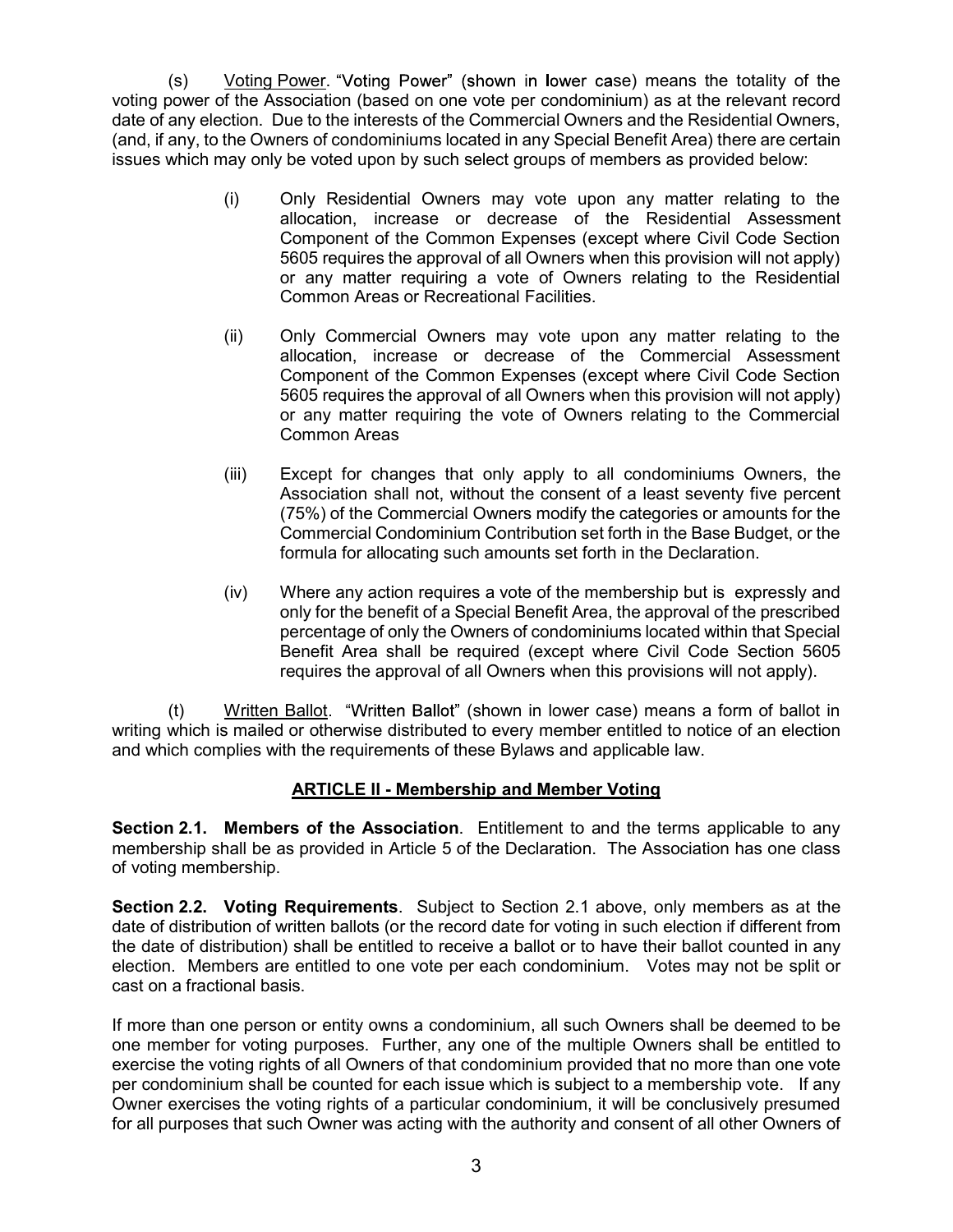the same Condominium. If more than one (1) person or entity exercises the voting rights for a particular condominium, their votes shall not be counted (except for quorum purposes) and shall be deemed void.

Section 2.3. Membership Methods for Voting. There are two main types of elections i.e., secret elections (as defined in above) where a double envelope balloting system is used to protect voter confidentiality and non-secret elections. For either type of election, the Board, in conjunction with the Inspectors, shall have the discretion to determine whether the voting at any election is to be conducted either (a) entirely by mail in or hand delivered ballot where the ballot must be received by the Inspectors by a fixed deadline which may be one or more days before the votes are counted or (b) voting by mail coupled with in person voting at a membership meeting where the votes will normally be counted at that meeting.

In all elections, a member is entitled to appoint an attorney in fact under a general or special power of attorney to vote on behalf of that member. If such an attorney in fact is appointed by a member, the attorney in fact will be entitled to receive a ballot in place of that member, and any vote cast by that attorney in fact will be counted if returned in a timely manner and such vote is otherwise valid. A member who is not a natural person but is instead a legal entity such as a corporation or LLC is entitled to designate a third party to receive a ballot and to have that third party cast a vote by ballot on the member's behalf.

Section 2.4. Furnishing Evidence of Membership Having Granted Authority to a Third Party to Vote on the Member's Behalf. The Association or any Board member or officer shall be entitled to require that any member provide to the Association, in a timely manner, a complete and true copy of any power of attorney or other written authority appointing or designating any third party to receive a ballot and/or cast a ballot on behalf of that member. Such power of attorney or other written authority must be signed by the member or, if the member is a legal entity who is not a natural person, by an officer or other person ostensibly authorized by the legal entity member to make such appointment or designation. The Association or its agent may, but is not required to, verify that any person purporting to have authority to sign on behalf of an Owner does have such authority.

Section 2.5. Annual Election of Directors. The membership shall elect Directors to the Board in accordance with Article 3 hereof. The candidates receiving the highest number of votes, up to the number of positions up for election, shall be elected to the vacant Director positions.

#### Section 2.6. Special Elections of the Membership.

(a) Persons Entitled to Call for an Election. A majority of members of the Board, the Board president, or five percent (5%) or more of the members may call for an election any time to consider any lawful business of the Association.

 (b) Procedures for Calling for Elections Requested by Members. If an election is called by members other than the Board of Directors or the Board president, the request shall be submitted by such members in writing, specifying the specific nature of the matter or matters to be voted on and shall be delivered to the Association in accordance with Civil Code Section 4035. If any matter to be voted on includes a proposed change to the Declaration or Bylaws, the request must include the exact text of any additions, deletions or consequential changes proposed to the Declaration or Bylaws. The officer receiving the request shall, within twenty (20) days of receipt of the request, cause notice to be promptly given to the members entitled to vote that an election will be held with a Tabulation Meeting to be held not less than thirty-five (35) nor more than one hundred fifty (150) days following the receipt of the request for any election other than the election of any Director.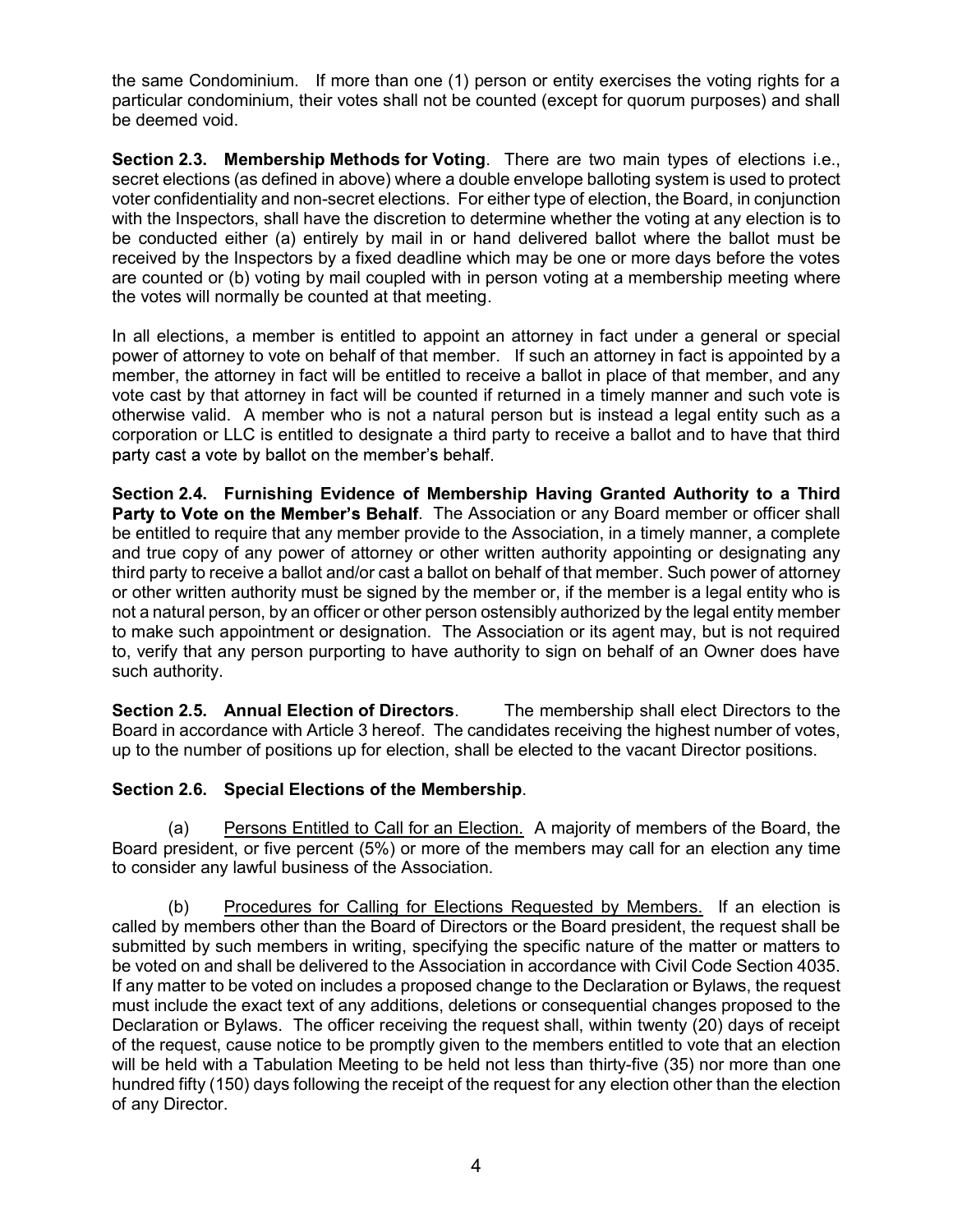(c) If notice of the Tabulation Meeting is not given by or on behalf of the secretary (c) If notice of the Tabulation Meeting is not given by or on behalf of the secretary<br>within twenty (20) days after receipt of the request, the Members requesting the election may give<br>the notice. Nothing contained in this the notice. Nothing contained in this section shall be construed as limiting, fixing, or affecting the time when a Tabulation Meeting may be held when the election is called by action of the Board of Directors or the Board president, or the right for the Board on behalf of the Association to require that the election be conducted entirely by written ballot as provided herein.

Section 2.7. Voting by Ballot. All elections, and whether the call for any election is made on behalf of the Board or by or on behalf of any member(s), may, subject to the Board's discretion, be conducted exclusively by the submission in advance of written ballots to the members at least thirty (30) days prior to the initially scheduled deadline for the receipt of returned ballots, provided that for elections other than those conducted as secret elections, the Board may, at its discretion, shorten the time period for the initial return of written ballots to as few as fifteen (15) days.

The time fixed for the return of written ballots or allowed for voting in any election may be extended or changed by the Board with the express or implied consent of the Inspectors. General notice shall be given to the membership of any change in the time allowed for voting prior to the commencement of any Tabulation. Once cast, a written ballot may not be revoked. A written ballot shall be deemed to have been cast when it is actually received by or on behalf of the Inspectors at any address where the election materials direct that written ballots are to be returned. For the purposes of the Bylaws, the Inspectors shall be conclusively presumed to have given implied consent if no written objection by the Inspectors is delivered to the Board within three (3) business days of notice of the change having been given to the Inspectors.

Section 2.8. Membership Meetings. All meetings of the members shall be conducted in accordance with a recognized system of parliamentary procedure or any parliamentary procedures the Association may adopt. The president of the Board shall preside as chair at all meetings of the membership (unless the members shall vote otherwise). Notice of any membership meeting shall be given to the members in accordance with the provisions of California Corporations Code Section 7511.

Section 2.9. Proxy Voting. Voting by proxy shall not be permitted at any election.

Section 2.10. Quorum Requirements. Except as otherwise expressly required by Section 3.8(d) of these Bylaws or by law, no quorum shall be required for any election.

Section 2.11. Election Procedures. The Board, in its discretion, shall be entitled to adopt such reasonable procedures as it deems necessary or appropriate to assure fairness and certainty in an election, such as requiring that only written ballots of a certain type, from a certain source or in a certain form as provided by the Association are used in an election.

Section 2.12. Inspector. For every secret election, the Board will appoint (and remove as the Board deems appropriate) an Inspector or inspectors in accordance with the requirements of Civil Code Section 5110 as such provisions may be expanded upon by the Election Rules.

Section 2.13. Reporting of Election Results. The results of a Tabulation shall be promptly reported to the Board and recorded in the minutes of the next open meeting of the Board. Within fifteen (15) days of the Tabulation, the Board shall publicize the results of the election by posted written notice and by email to all members.

Section 2.14. Conduct of Informational Meetings. Nothing herein shall preclude the Association from also conducting informational or "Town Hall" meetings of the members in order to discuss any Association business, conduct a straw poll or to address other matters where it is considered beneficial to the membership to meet concerning any item of business or matter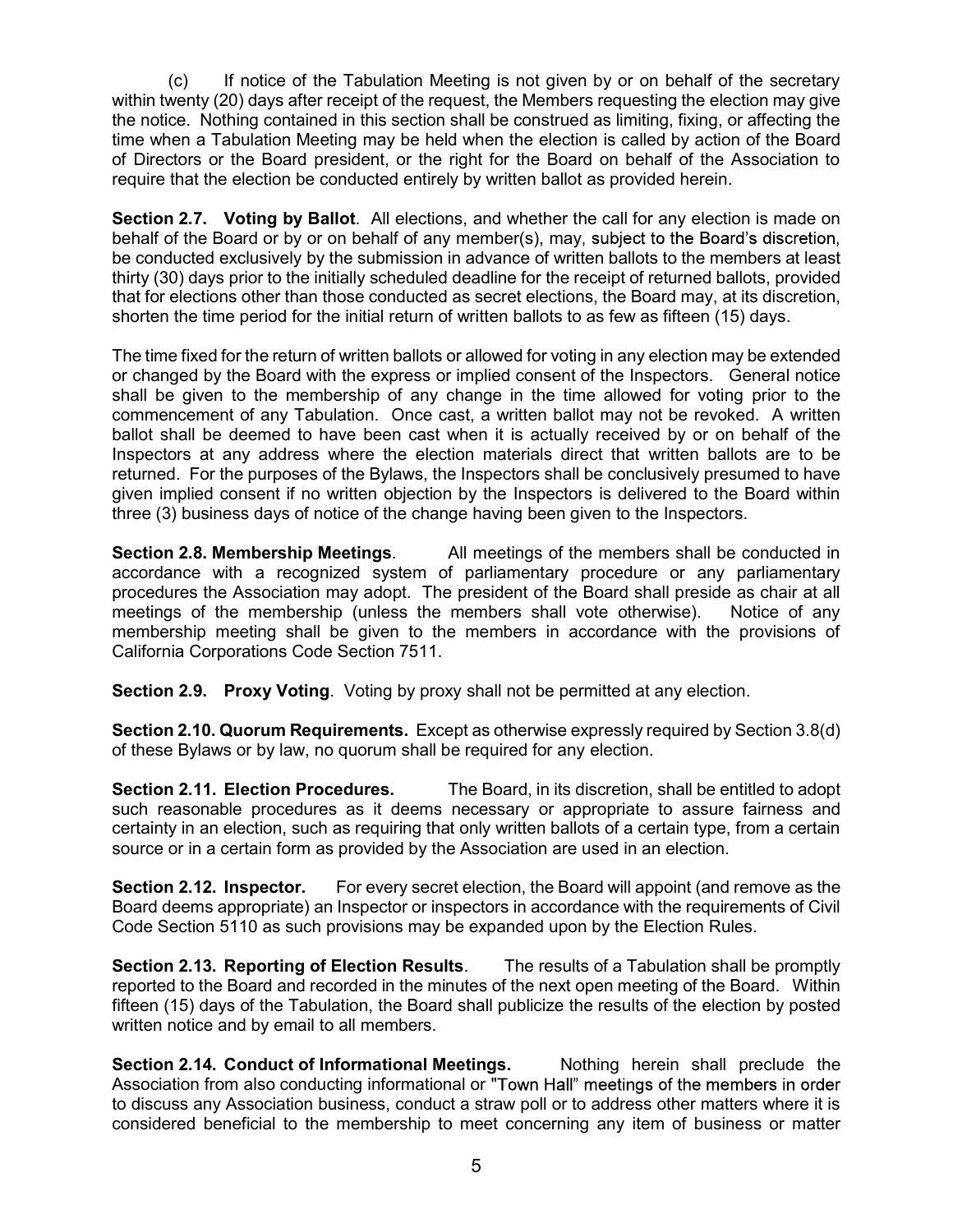reasonably related to the Association or project. No formal notice or other formalities shall be required in relation to such informational meetings nor need any minutes be created or approved. The chair of the meeting, as designated by the Board, shall have the sole discretion as to how such meeting shall be conducted.

Section 2.15. Uncontested Election for Directors. Directors may be deemed for all purposes to have been elected by the membership, without casting or counting ballots, if the number of candidates running for the Board for that election does not exceed the number of open seats when nominations are closed, provided that, in order for any deemed election to be permitted, such acclamation and procedures relating thereto must comply with Civil Code Section 5103.

#### ARTICLE III - Board of Directors

Section 3.1. General Board Powers. Subject to the provisions of the California Nonprofit Mutual Benefit Corporation Law, the Act and other applicable law and any limitations contained in the Declaration, the Board shall have the powers provided by such applicable law and the business and affairs of the Association shall be vested in, and exercised by, the Association's Board of Directors. No right or power conferred on the Board in these Bylaws or by law shall be construed as a duty, obligation or disability charged upon the Board or any director. The Board shall have the right to delegate its powers or duties to any management company, committee or other persons or entities on such terms or conditions as the Board shall deem fit, provided that notwithstanding any such delegation, the activities and affairs of the Association shall at all times be subject to the ultimate direction and responsibility of the Board. Without prejudice to the generality of the foregoing, the Board shall have the following powers to:

(a) Exercise all powers vested in the Board under the Governing Documents and under the laws of the State of California.

 (b) Appoint and remove all officers of the Association, committee members and Association agents and/or employees; prescribe and/or delegate any powers and duties and fix the compensation for such persons that are consistent with law, the Articles, and these Bylaws, provided that only one person per condominium may be appointed to serve on any particular committee at any one time.

 (c) Subject to the Declaration, establish and/or dissolve such committees as it deems necessary or desirable from time to time in connection with the affairs of the Association.

 (d) Fill vacancies on the Board of Directors or in any committee, except for a vacancy on the Board created by the removal of a Board member by action of the members, or the Board.

(e) Appoint such agents and employ or retain such employees, vendors, consultants or independent contractors, including attorneys and accountants, as it sees fit to assist in the operation of the Association, and to fix their duties and to establish their compensation.

 (f) Incur or make capital expenditure or borrow money and incur loan indebtedness on behalf of the Association, including causing to be executed, in the As promissory notes or other evidences of debt and mortgaging, pledging or securing the same with any Association asset or security subject to compliance with the restrictions contained in the Declaration.

 (g) Provide personnel to monitor activities within the project or other similar services, with the types, extent, nature, and hours of services to be determined from time to time by the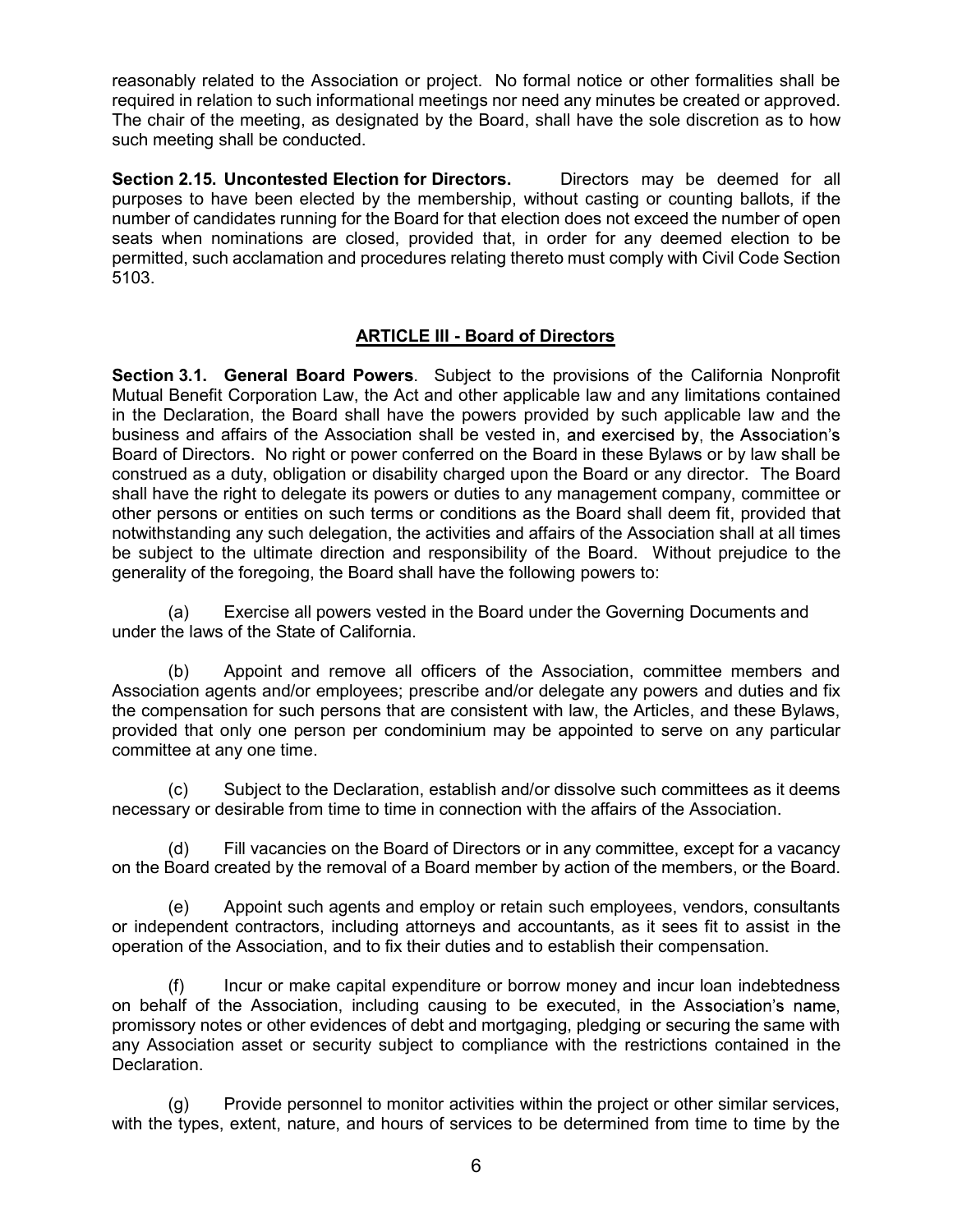Board, if the Board considers it appropriate and in the best interests of the Owners to provide such service. Any services provided or contracted by the Association under this subsection are not intended to replace, or to supplement, in any manner, governmental law enforcement, fire, health or safety services and no references herein to such services shall be construed as a representation that the project or its Association offers enhanced security or other services for any purposes relating, supplemental or similar to governmental services for the benefit of Owners and residents.

(h) Permit utility suppliers or others to use portions of the Common Area as is reasonably necessary or desirable to the on-going operation of the project.

 (i) Adopt Rules not inconsistent with the Declaration and these Bylaws relating to activities within and the use of the project;

(j) Maintain bank accounts for funds coming under the control of the Association;

(k) Levy assessments as provided in the Declaration;

 (l) Enforce the Governing Documents by any method permitted by the Governing Documents or by law;

 (m) Contract for and maintain any type of insurance or bond for the benefit of the Association as expressly provided for and not prohibited by the Declaration;

 (n) Contract for, provide, purchase and pay for any maintenance, utility, landscaping or other services, materials, supplies, equipment and tools for the maintenance of or use within the Common Area or other areas maintainable or governed by the Association pursuant to the Governing Documents;

 (o) Consistent with the requirements under the Declaration, enter at all reasonable times, by its officers or directors or its agents or independent contractors, any condominium when necessary in connection with maintenance, construction, inspection, or emergency repair as the Board deems reasonably necessary in order to carry out the Board's rights or duties under the Governing Documents;

 (p) Pay taxes or assessments which could become a lien upon the entire project or any portion thereof, and to pay and discharge any lien or encumbrances levied against the entire project or any portion thereto;

 (q) Prosecute or defend, in the name of the Association, any action affecting or relating to the project or any action in which all of the Owners have an interest in the subject thereof;

 (r) Suspend the right of an Owner to use any recreational facilities within the project, or, as may be provided by the Rules, any other facilities or Improvements within Common Area which are not essential to using, or obtaining access to, an Owner's condominium, for a period not exceeding thirty (30) days for any violation of the Governing Documents, or until any such violation has been corrected, upon compliance with the requirements of Civil Code Section 5855, and to adopt and impose reasonable monetary fines for a violation of the Governing Documents provided that any imposition of monetary fines will also be subject to the due compliance with the requirements of Civil Code Section 5855;

 (s) Dedicate or transfer all or any part of the project, excluding any separate interest, to any public agency, authority or utility and to grant permits, licenses, easements and use rights for utilities, cable television and internet services, maintenance and for other purposes over, upon,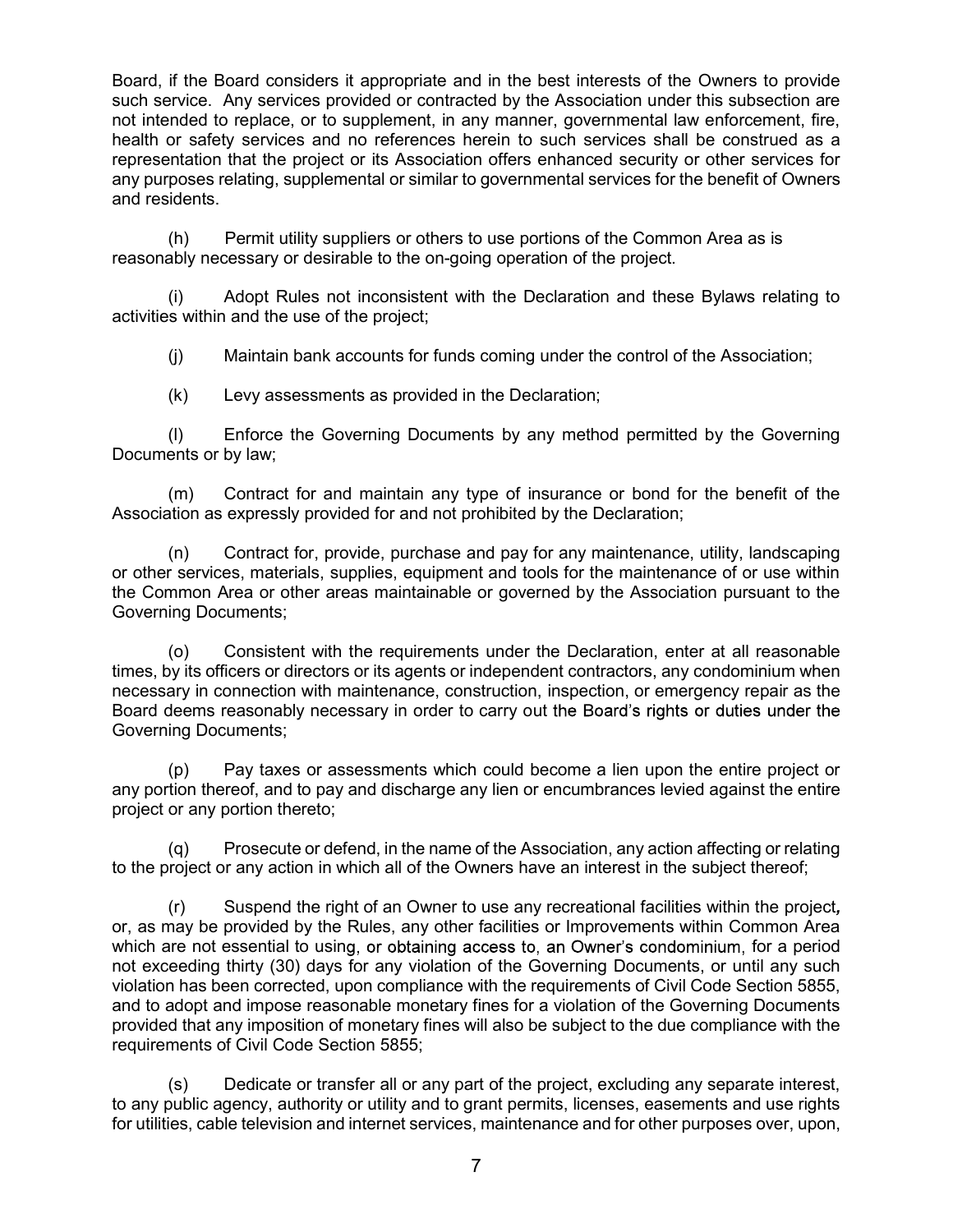under and across the project, excluding any separate interest unless the Owner thereof consents, as the Board deems to be reasonably necessary or desirable for the operation or benefit of the Owners as a whole.

Section 3.2. Limitations on Board Powers. Anything in Section 3.1 of this Article to the contrary notwithstanding, unless the members have approved such action by a vote or written ballot of members entitled to exercise a majority of the voting power of the Association, the Board may not:

 (a) Fill any vacancy on the Board created by the removal of a director, which only Owners may fill; or

 (b) Pay any compensation to any director or officer of the Association for services performed in the conduct of the Association's business; however, the Board may reimburse any such director or officer for expenses reasonably incurred by such director or officer in carrying on the business of the Association.

Section 3.3. Number and Qualification of Directors. The Board shall consist of seven (7) natural persons, six (6) of whom shall be elected by the Residential Owners and one (1) of whom shall be elected by the Commercial Owners. If all Commercial Condominiums are owned by the same Owner, that Owner shall be entitled to designate in writing a qualified person to fill the one (1) position on the Board which is to be held by a Director selected by the Commercial Owners, and no formal election of that Director will be required.

Each Director must be a member except as provided hereafter. If a member is not a natural person but is a legal entity such as a corporation or LLC, such member shall be entitled to designate in writing a natural person who may be nominated as a candidate for, and, if elected or appointed, may serve on the Board as if that natural person had been a member. Only one Owner per condominium shall be eligible to serve on the Board at any one time, and even if an Owner owns multiple condominiums Board service is still limited to only one Owner on behalf of all condominiums owned.

Section 3.4. Annual Election of Directors. An election of Directors shall be held during the month of October in each calendar vear, or as soon thereafter as shall be practicable ("regular election of Directors") in order to ordinarily elect up to seven (7) directors in total.

Section 3.5. Term of Office. Persons elected to the Board shall serve for a term of two years until replacement directors have been elected. An election shall be held in any year that a director's term is scheduled to expire. Four (4) Directors will be elected in each even numbered calendar year and three (3) Directors will be elected in each odd numbered calendar year to serve for a term of two (2) years so that the Directors on the Board shall be elected to serve in staggered two (2) year terms. Any Director elected or appointed to fill a vacancy that remains or occurs after the regular election of Directors will hold office for the period of time the predecessor would have served had the position on the Board been filled by a vote of the membership or had the predecessor not prematurely vacated the office and until a successor director has been elected as a replacement.

#### Section 3.6. Candidates for Director.

 (a) Nominations. Persons can become candidates for election to the Board of Directors in any reasonable manner determined by the Board or pursuant to the Election Rules. In all cases, the Association shall provide general notice to the membership of the procedure and deadline for submitting a nomination at least thirty (30) days before any deadline for the receipt of nominations occurs. Individual notice of these matters shall be delivered pursuant to Civil Code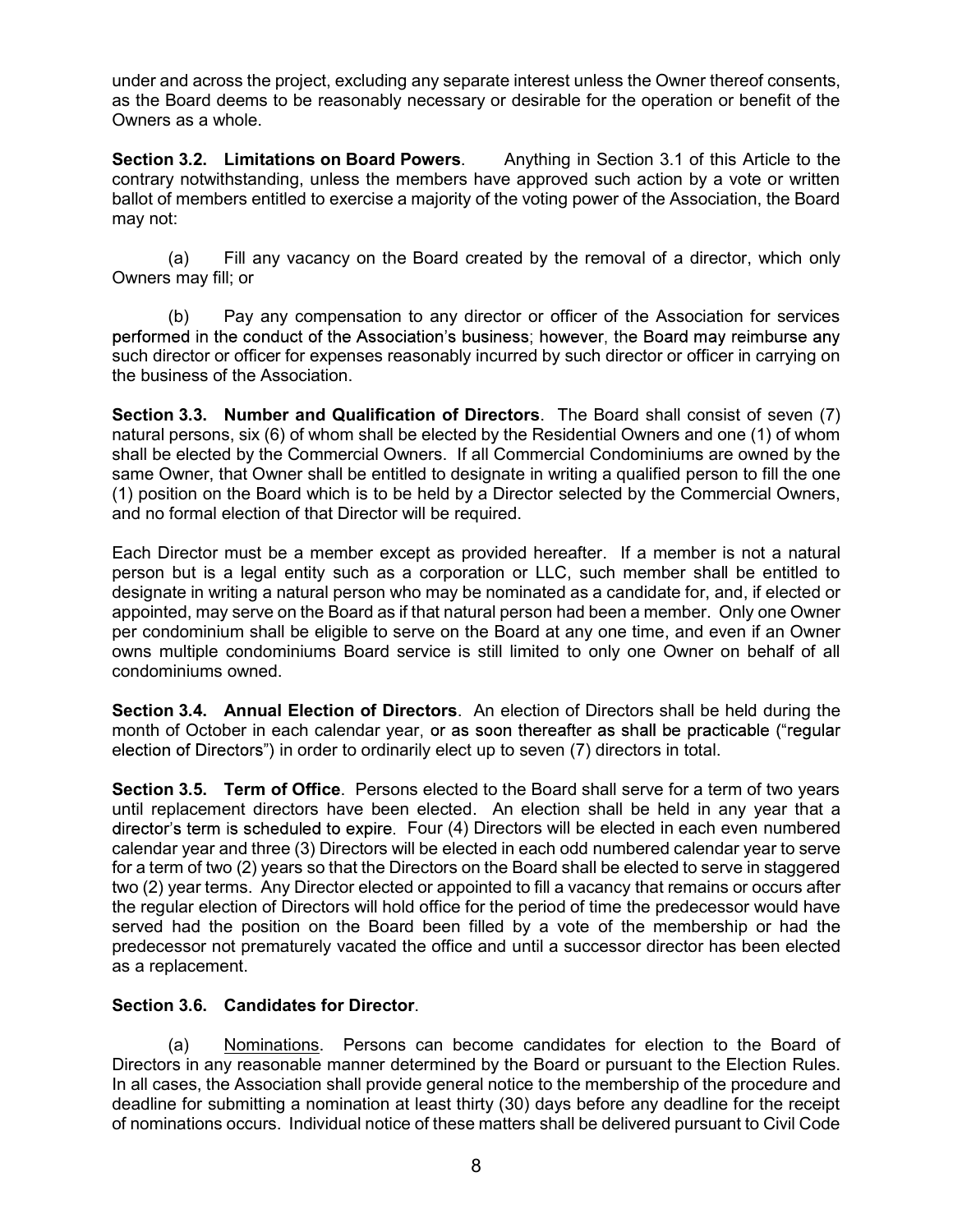Section 4040 if individual notice is requested by a member. Subject to the requirements of these Section 4040 if individual notice is requested by a member. Subject to the requirements of these<br>Bylaws and any Election Rules, a member who meets the requisite qualifications may nominate<br>themselves as a candidate for the themselves as a candidate for the Board. Nominations from the floor of any members' meeting are not permitted.

 (b) Additional Requirements for Candidacy. In order for a person to be eligible for nomination and election to the Board (and to serve on the Board) such person must meet the following Candidate Qualifications:

- (i) Not be delinquent in the payment of regular or special assessments, provided that if the candidate is a natural person who has been designated by a non-natural person entity Owner to be a member for the purposes of running for the Board, it is the non-natural person entity Owner who must not be delinquent in the payment of such assessments;
- (ii) Not serve, or run for election as a Director if, on election, Co-Owners of the same condominium(s) (or natural person designated by a non-natural entity Owner of that condominium) would be serving on the Board concurrently. Such Candidate Qualification includes not being a candidate when another Owner of the condominium (or natural person designated by a non-natural entity Owner of that condominium) has already been accepted for nomination as a candidate;
- (iii) Have been an Owner of a condominium (or be designated by a non-natural entity Owner who has been an Owner of a condominium) in the project for at least one year as measured from the date that the request for candidate nominations is sent out; and
- (iv) Not have a criminal conviction that would, if the candidate were elected, prevent the Association from purchasing the fidelity bond coverage required by Civil Code Section 5806 or result in the termination of the Association's existing fidelity bond coverage.

In the absence of compliance with these provisions, and subject to a Member's right to demand Internal Dispute Resolution in accordance with Civil Code Sections 5105(e) and 5900 et seq., all votes for such candidate shall not be counted or, if counted in error or otherwise, shall be deemed to be null and void. As provided in Section 3.8(c), this Section shall also apply to a sitting Director who fails to remain current in the payment of all regular and special assessments, (or if such Director was nominated by a non-natural entity Owner, if that Owner fails to remain current in the payment of all such assessments) who shall then be subject to removal from the Board by the majority of Directors who are current in such payments, after a due process hearing is held.

(c) The Association may at any time add director term limits to the Association's Election Rules for purposes of placing limitations upon an Owner's ability to run for and serve on the Board. Any addition of term limits to the Election Rules must comply with the procedure set forth in the Civil Code for the adoption of rules. Any term limits adopted shall only apply prospectively.

#### Section 3.7. Election of Directors.

 (a) Directors Elected by Secret Ballot. The regular election of Directors and any special election to fill a vacancy on the Board shall be conducted by secret election. Directors shall be elected to fill the number of positions on the Board then expiring.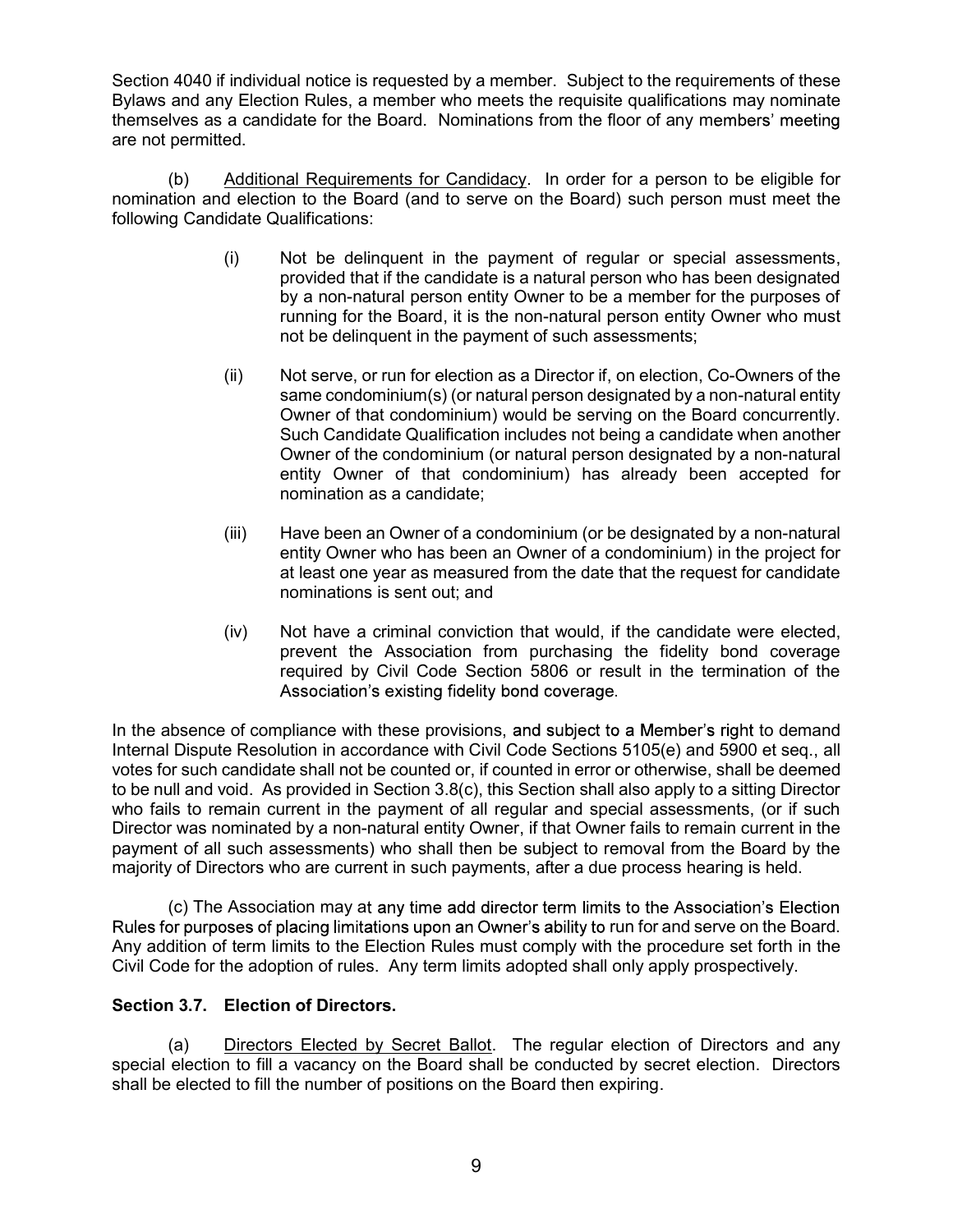(b) Conduct of Elections. The Board shall establish, and the Association shall provide (b) Conduct of Elections. The Board shall establish, and the Association shall provide<br>in relation to any election of Directors, general notice of all of the following at least thirty (30) days<br>before the ballots are initi before the ballots are initially distributed:

- (i) The date and time by which, and the physical address where, ballots are to be returned by mail or hand delivered to the Inspectors;
- (ii) The date, time, and location of the meeting at which ballots will be tabulated;
- (iii) The list of candidates' names that will appear on the ballot.

For any election other than an election of Directors, notice is only required to be given of the information set out in subsections 3.7(b)(i) and (ii) above. In all cases, individual notice of the above information will be delivered pursuant to Civil Code Section 4040 if individual notice is requested by a member.

 (c) Determination of Election Results/Succession to Office. The candidates receiving the highest number of votes shall be elected as Directors and shall take office immediately following their election. In the event there is a tie vote between those candidates who receive the lowest number of votes necessary to qualify the candidate for election for the Board, the tie shall be broken by any method agreed to by the affected candidates (with the concurrence of the Board) or in default of agreement, by a coin toss. In the event that any candidate is determined to be unqualified to be a candidate and/or to serve on the Board of Directors, any votes for such persons will not be counted or, if counted in error or otherwise, will be deemed null and void.

 (d) Cumulative Voting. Cumulative voting shall not be permitted in any election of Directors.

 (e) Write-in Candidates. There shall be no write-in candidates permitted on the ballot for any election of Directors.

#### Section 3.8. Board Vacancies and Removal of Directors from Office.

 (a) Vacancies Generally. A vacancy or vacancies in the Board shall be deemed to exist on the occurrence of any of the following: (i) the death, resignation or removal of a Director under subparagraphs (c) and (d) of this section; (ii) the failure of the members, at any election at which any Director or Directors are to be elected, to elect the number of Directors necessary to fill all vacant positions on the Board.

 (b) Resignation of Directors. Any Director may resign from the Board but only by giving written notice to the Board. Such resignation shall be effective (without any need for acceptance by the Board) on the date such written notice is actually received by the Board, unless the notice specifies a later time for the resignation to become effective. If the resignation of a Director is effective at a future time, the Board may appoint in advance a successor to take office when the resignation becomes effective.

 (c) Authority of Board to Remove Directors. The Board shall have the power and authority to remove a Director and declare the office vacant if the Board discovers and determines that such director did not during the course of their candidacy, or does not, while serving as a Director, meet, or continue to meet, any Candidate Qualifications. The Board shall not have the power to remove from office any Director on the basis only that such person was appointed by the Board itself to fill a vacancy on the Board. Further, before any Board member is removed from office, such Board member will be provided with an opportunity to be heard at a hearing of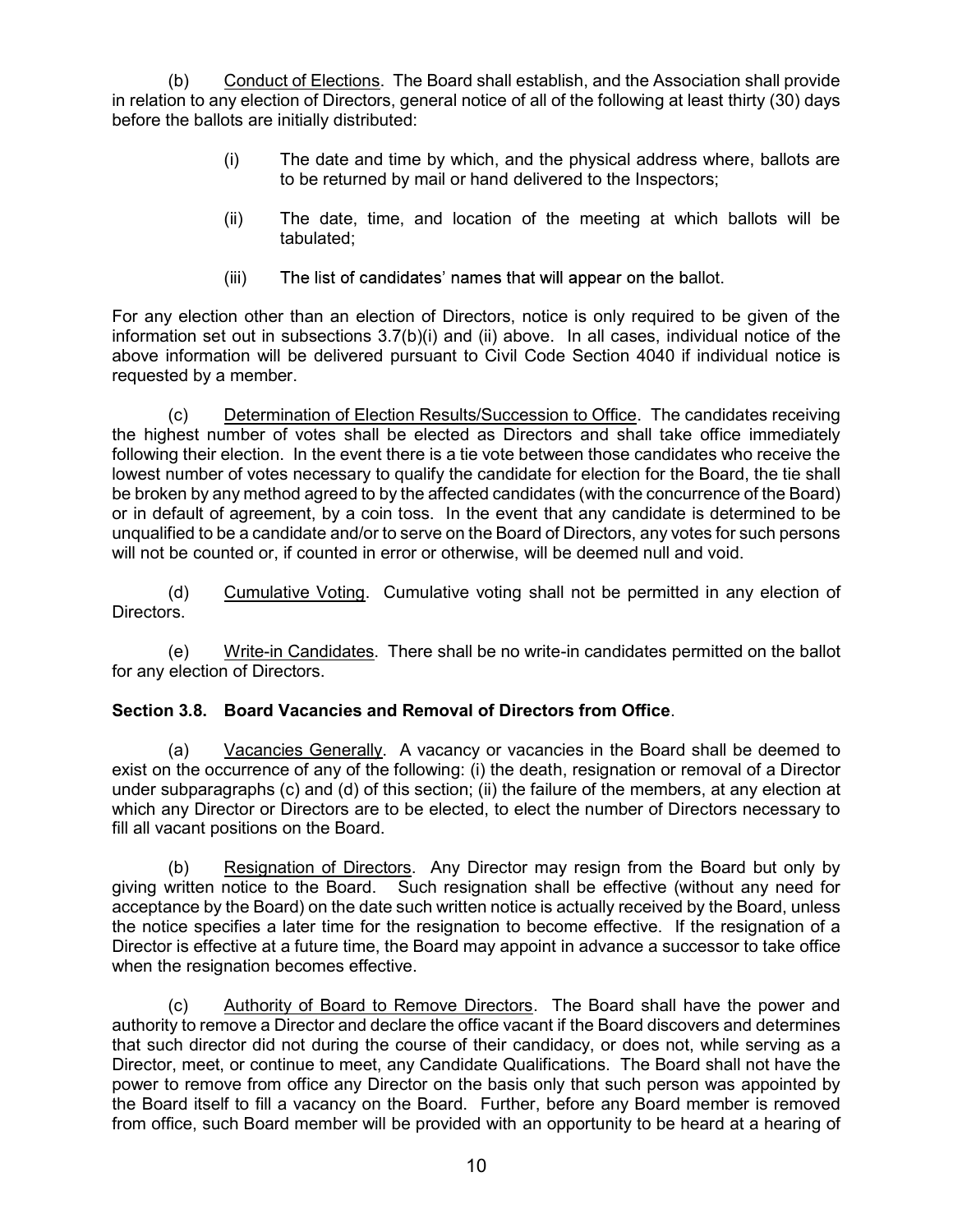the Board which conforms with the requirements of Corporations Code Section 7341. In addition the Board which conforms with the requirements of Corporations Code Section 7341. In addition<br>to any provisions contained in the Election Rules as to Candidate Qualifications, the Board, by a<br>majority vote of the Directors majority vote of the Directors who meet all of the required qualifications relating to serving directors, may declare vacant the office of any Director if the Director:

- (i) Fails (unless excused by the Board) to attend either (i) three (3) consecutive regularly scheduled meetings of the Board or (ii) five (5) regularly scheduled meetings of the Board within any twelve (12) consecutive month period;
- (ii) Fails to comply with a duly approved action or direction of the Board which the Board reasonably considers should have been complied with by the Director while serving in the capacity of a Director;
- (iii) Fails to comply with the Association's Governing Documents, including but not limited to the payment of regular and/or special assessments or other money owed or due to the Association (apart from the payment of fines, collection charges, late charges or costs levied by a third party).
- (iv) Receives any type of monetary gain, or other gain such as services, products, gifts or gratuities of a significant value (in the opinion of the Board) which have been provided in relation to a Director's service on the Board, and which has not been promptly disclosed to the Board at an open meeting of the Board, sanctioned by the Board and recorded in the minutes;
- (v) Takes any action considered (in the reasonable opinion of the Board) to be grossly detrimental to the general safety, health and welfare of the community and its members or which the Director knew, or should have known, would or might create significant legal liability to the Association or be substantially detrimental or adverse to the Association's financial or legal position;
- (vi) Unless previously authorized in writing by a majority of the Board, fails to keep confidential all confidential Board information, including but not limited to discussions and information received during Executive Session Board Meetings and information which is subject to attorney-client privilege and which privilege vests in the Association.

 (d) Authority of Members to Remove Directors. Except as otherwise provided in subparagraphs (c) and (e) hereof, a Director may only be removed from office before expiration of the term by the affirmative vote of the members provided that a quorum of not less than twentyfive percent (25%) of the voting power of the membership is achieved by the initial deadline date for the return of ballots. Notwithstanding this provision, (but without prejudice to subparagraph (c) hereof), a Director elected by the Commercial Owners may only be removed by a vote of the Commercial Owners.

 (e) Filling of Vacancies. Vacancies on the Board of Directors may be filled by a majority vote of the remaining Directors, though less than a quorum, or by a sole remaining Director unless the vacancy is created through removal of a Director by action of the members or Board, in which case the vacancy shall only be filled by a vote of the members. Notwithstanding the above, a vacancy of a Director elected or appointed by the Commercial Owners may only be filled by a vote or appointment of the Commercial Owners. Furthermore, the members may elect a Director or Directors at any time to fill any vacancy or vacancies not filled by the Directors.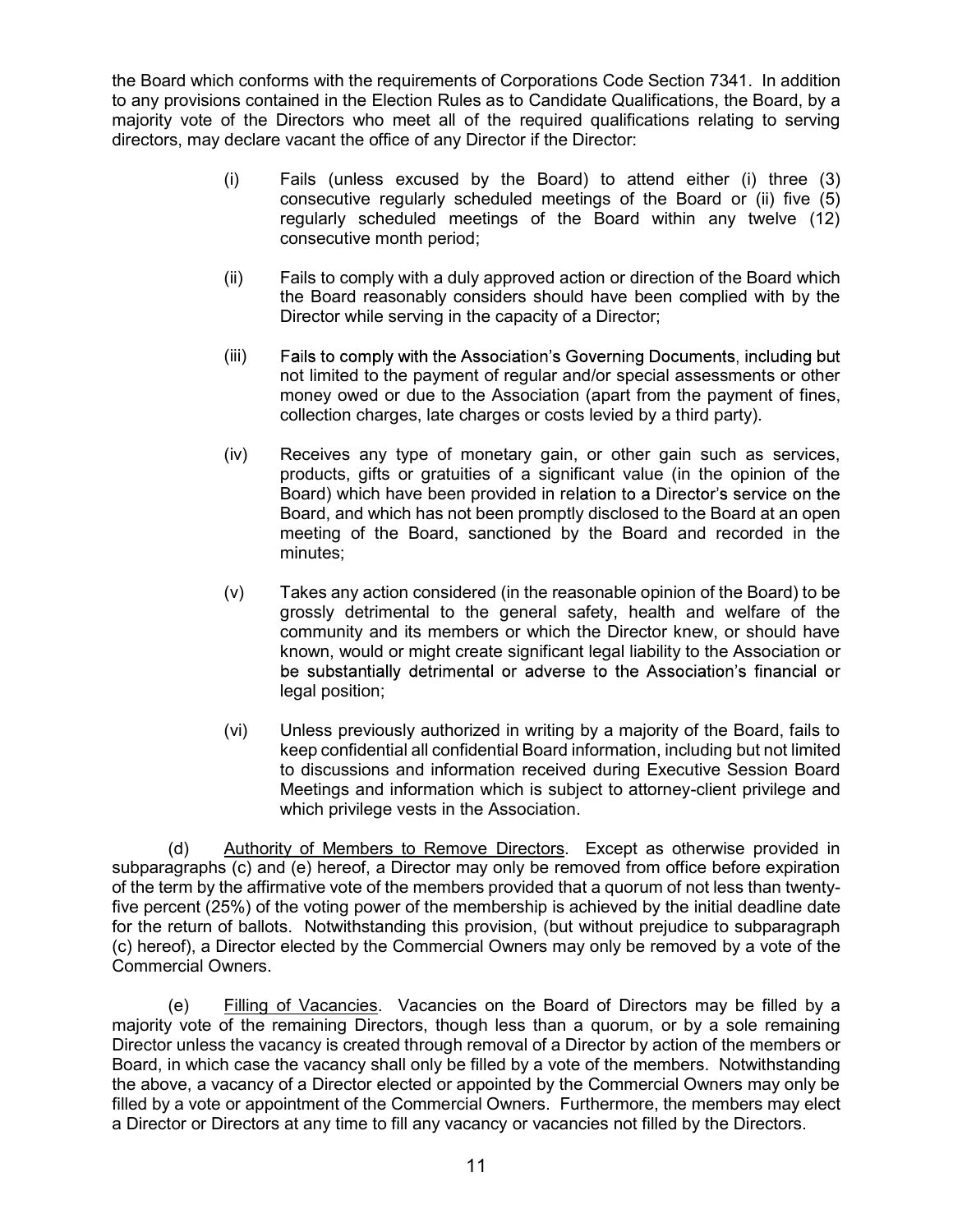Section 3.9. Annual Reports and Solicitations. Not less than thirty (30) nor more than ninety (90) days before the end of the fiscal year, the Association shall prepare and distribute the reports and statements required by Civil Code Sections 5300 et seq. At least thirty (30) days prior to distributing said reports and statements, the Association shall solicit the member contact notice required by Civil Code Section 4041.

#### ARTICLE IV - Board Meetings

Section 4.1. Place of Meetings. Without prejudice to the right of the Board to hold Board meetings electronically in any manner which complies with the requirements of the applicable law, regular and special meetings of the Board may be held at any place within the project, the City or other reasonably convenient place which has been determined from time to time by the Board.

Section 4.2. Regular Board Meetings. Regular Board meetings shall be conducted monthly, or at such other periodic intervals, but not fewer than semi-annually, and at such times, as the Board determines is most suitable for the efficient and timely conduct of the Association's business.

Section 4.3 Special Board Meetings. Subject to applicable law, special Board meetings may be called and held at any place, date and time as selected by the president at his own instigation or upon request of any two Directors. Notice of such meetings shall be given to the Directors as provided in Section 4.5 below.

Section 4.4. No Action Without a Meeting. Except in an emergency, the Board shall not take action on any item of business outside of a Board meeting. Such action outside of a Board meeting must be unanimous and be recorded in the minutes of the next Board meeting.

Section 4.5. Notice of Board Meetings to Directors. Directors shall be notified of the date of any regular or special Board meeting at least four days in advance by first-class mail or forty-eight hours' notice delivered personally or by telephone, including a voice mail messaging system or by electronic transmission in accordance with the provisions of Corporations Code Section 20. The notice shall state the time, place, and, if a special meeting, shall include the purpose and details of any agenda applicable to the meeting. A majority of the Directors present, whether or not constituting a quorum, may adjourn any Board meeting to another time and place. Notice of adjournment to any other time or place shall be given to any Director who is not present at the time of the adjournment. Notice of a Board meeting need not be given to any Director who has signed a waiver of notice or a written consent to the conduct of the Board meeting or an approval of the minutes of the Board meeting (whether before or after the meeting), or who attends the Board meeting without protesting, either before or at the commencement of the meeting, the lack of adequate notice to that Director.

Section 4.6 Notice of Board Meetings to Members. Except for an emergency meeting, all members shall be given notice of the date, time and place of (i) all open Board meetings at least four (4) days before the date of the meeting and (ii) all executive session Board meetings at least two (2) days before the date of the meeting, such notice to be given by general delivery in accordance with Civil Code Section 4045. For purposes of this Article, an "emergency" meeting of the Board means a meeting held under circumstances that (i) could not have been reasonably foreseen by the Board; (ii) require immediate attention and possible action by the Board; and (iii) of necessity makes it impracticable to provide the notice as otherwise required herein.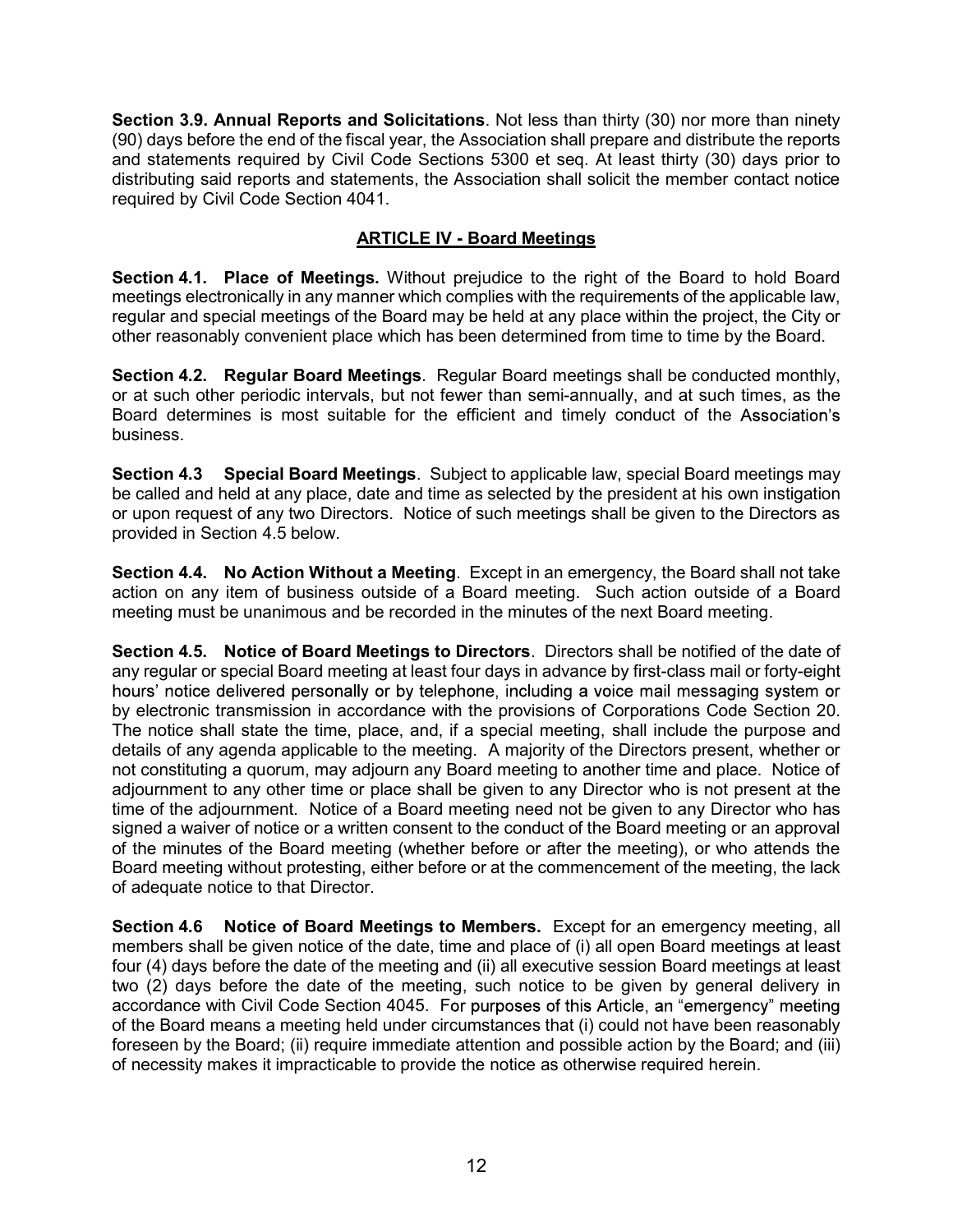#### Section 4.7. Attendance at Board Meetings by Members.

 (a) Board Meetings Generally Open to Members With the exception of executive session Board meetings, any member may attend all meetings of the Board, (known as open Board meetings). However, no persons, other than Directors, may participate in deliberations or discussions of the Board or in any part of the meeting other than during members Open Forum (as defined below) except when expressly authorized by the Board or the Board chair. A person who is not a member may only attend and/or speak at an open Board meeting if such action is permitted by the Board chair or by the Board. No Board meeting may be recorded in any manner without the express consent or authorization of the Board or Board chair.

(b) Members' Open Forum. Subject to the provisions herein, any member may speak at any open meeting of the Board concerning the proper business of the Association. The Board has the right to determine what does or does not constitute such proper business. The Board or the chair shall be entitled to impose time limitations on communications by members and to designate a specific time or times for the commencement and termination of members' communications, which time or times shall be known as members Open Forum(s). The meeting chair may at any time during a Board meeting modify any limitations or timing of a members Open Forum, or impose any communication procedures, requirements or constraints, as the chair, in his reasonable discretion, deems appropriate.

Section 4.8. Executive Session Board Meetings. Provided that sufficient notice of the executive session has been duly given as required herein or by law, the Board shall be entitled to adjourn an open Board meeting at any time for purposes of convening or reconvening in executive session or to hold a separate executive session Board meeting on its own without also holding an open Board meeting. At an executive session Board meeting, the Board shall be entitled to discuss, and if thought fit, vote on (i) litigation; (ii) matters relating to the formation of contracts with third parties; (iii) member discipline; (iv) personnel matters; (v) a member's assessment payment plan; or (vi) any matter upon which the Board is obtaining legal advice from the Association's legal counsel, pursuant to the statutory and common law provisions pertaining to attorney-client privilege. A member who has requested to meet with the Board to discuss an assessment payment plan or who is subject to possible discipline shall be entitled to attend that portion of any executive session Board meeting which pertains to his assessment payment plan or disciplinary proceeding but excluding any time spent in deliberation and voting by the Board.

Section 4.9. Board Quorum Requirements. A majority of the number of Directors then in office, but not fewer than two, shall constitute a quorum for the transaction of business at any Board meeting. A meeting at which a quorum is initially present may continue to transact business, notwithstanding the withdrawal of Directors so that the quorum is no longer met, provided that any action taken is approved by at least a majority of the required quorum for that meeting, or such other number as is required by law.

Section 4.10. Protocol at Board Meetings. At each meeting of the Board, the president, or if the president is absent, the vice president, or in default, any Director chosen by a majority of the Directors present, shall act as chair and preside over the meeting. The secretary, or if the secretary is absent, the person whom the chair shall appoint, shall act as secretary of such meeting and keep the minutes thereof. The chair shall be entitled to impose such reasonable procedures as the chair may determine are necessary or desirable to promote and/or ensure the proper and fair conduct of the Board meeting.

#### ARTICLE V - Officers

Section 5.1. Officers. The officers of the Association shall be a president, a vice president, a secretary and a treasurer. The Association may also appoint, at the discretion of the Board, other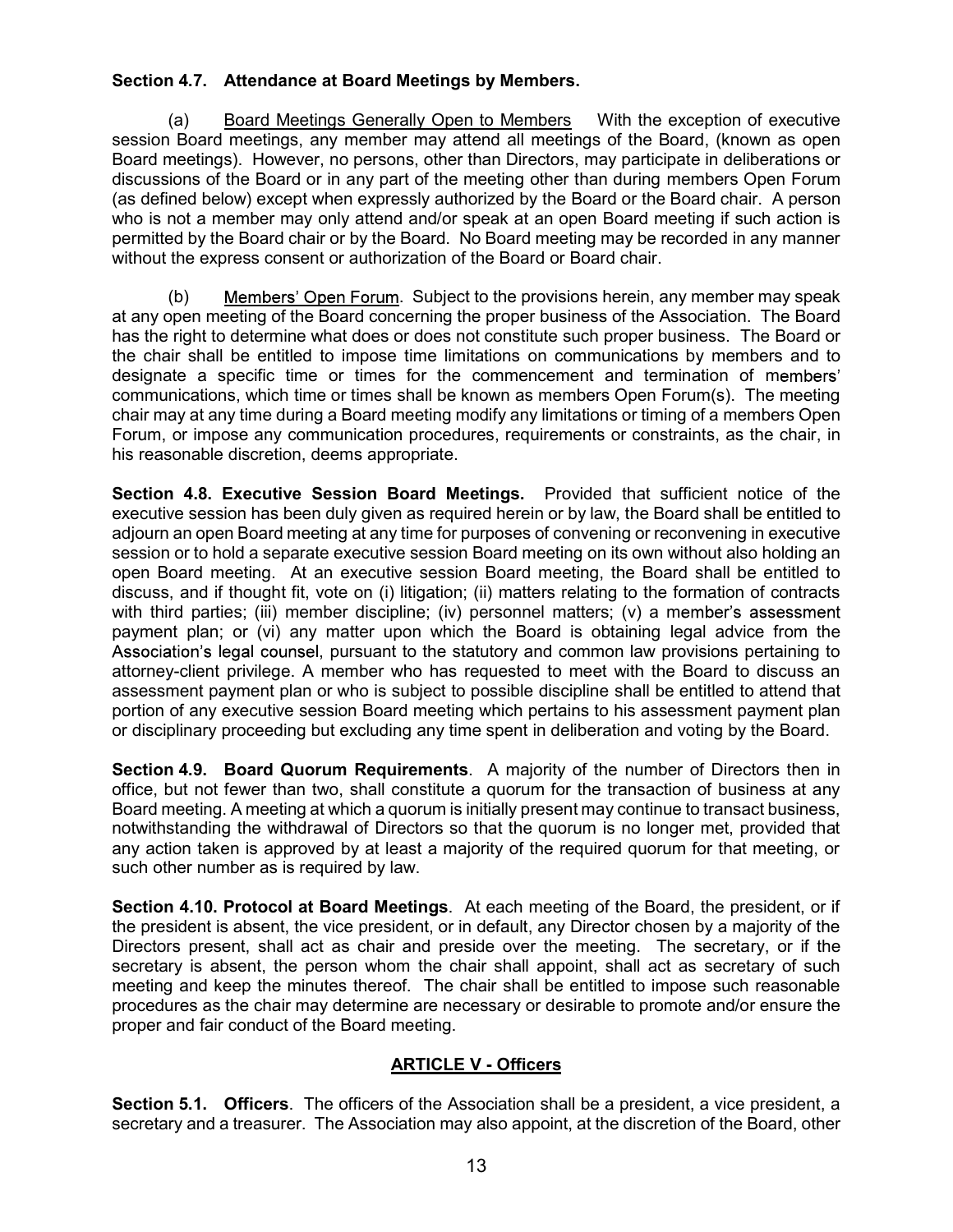officers or assistant officers in accordance with the provisions this Article. Any person may hold officers or assistant officers in accordance with the provisions this Article. Any person may hold<br>two or more offices, except that neither the secretary or treasurer may not serve concurrently as<br>president, nor may the pr president, nor may the president and vice president be the same person.

Section 5.2. Appointment and Removal of Officers. The officers of the Association shall be chosen every year by majority vote of the Board at an open Board meeting held as soon as practical following the regular election of Directors, and each officer shall hold office until the end of that officer's term, or, if earlier, until such officer shall resign or shall be removed or otherwise disqualified to serve. Any officer may be removed and/or replaced at any time, with or without cause, by the Board.

Section 5.3. Resignation of Officers. An officer may resign at any time by giving written notice to the Board. Any such resignation shall take effect at the date of the receipt of such notice or at any later time specified therein. Any resignation will be without prejudice to the rights, if any, of the Association or that officer under any contract to which the officer is a party.

Section 5.4. Vacancies. A vacancy in any office because of death, resignation, removal, disqualification or any other cause shall be filled in the manner prescribed in the Bylaws for regular appointments to such office.

Section 5.5. President. The president shall be the chief executive officer of the Association and shall, subject to the control of the Board, have general supervision, direction and control of the affairs and officers of the Association. The president shall preside as chair at all meetings of the Board. The President shall also preside as chair at all meetings of the membership (unless the members shall vote otherwise). The president shall, unless otherwise determined by the Board, have the general power and duties of management usually vested in the office of president of a corporation, together with such other powers and duties as may be prescribed by the Board or the Bylaws. The president shall use reasonable endeavors to ensure that orders and resolutions of the Board are carried out.

Section 5.6. Vice President. In the absence or disability of the president, the vice president shall perform all the duties of the president and when so acting shall have all the powers of, and be subject to all the restrictions upon, the president. The vice president shall have such other powers and perform such other duties as from time to time may be prescribed by the Board or the Bylaws.

Section 5.7. Secretary. The secretary shall keep or cause to be kept at the principal office or such other place as the Board may order, a book of minutes of all meetings of Directors, with the time and place of holding the same, whether regular or special, and if special, how authorized, the notice thereof given, the names of those present at Board meetings, and the proceedings thereof. The secretary shall keep, or cause to be kept, appropriate current records showing the members, together with their addresses. The secretary shall give, or cause to be given, notice of all meetings of the Board and elections required by the Governing Documents or by law to be given, and shall have such other powers and perform such other duties as may be prescribed by the Board or by the Bylaws.

Section 5.8. Treasurer. The treasurer, or chief financial officer, shall keep and maintain, or cause to be kept and maintained, adequate and correct accounts and business transactions of the Association, including accounts of its assets, liabilities, receipts, disbursements, gains, losses, capital, retained earnings, and other matters customarily included in financial statements. The books and records shall be open to inspection by any Director or member as provided by applicable law. The treasurer shall deposit all monies and other valuables in the name and to the credit of the Association with such depositories as may be designated by the Board. The treasurer shall disburse the funds of the Association as may be ordered by the Board, shall render to the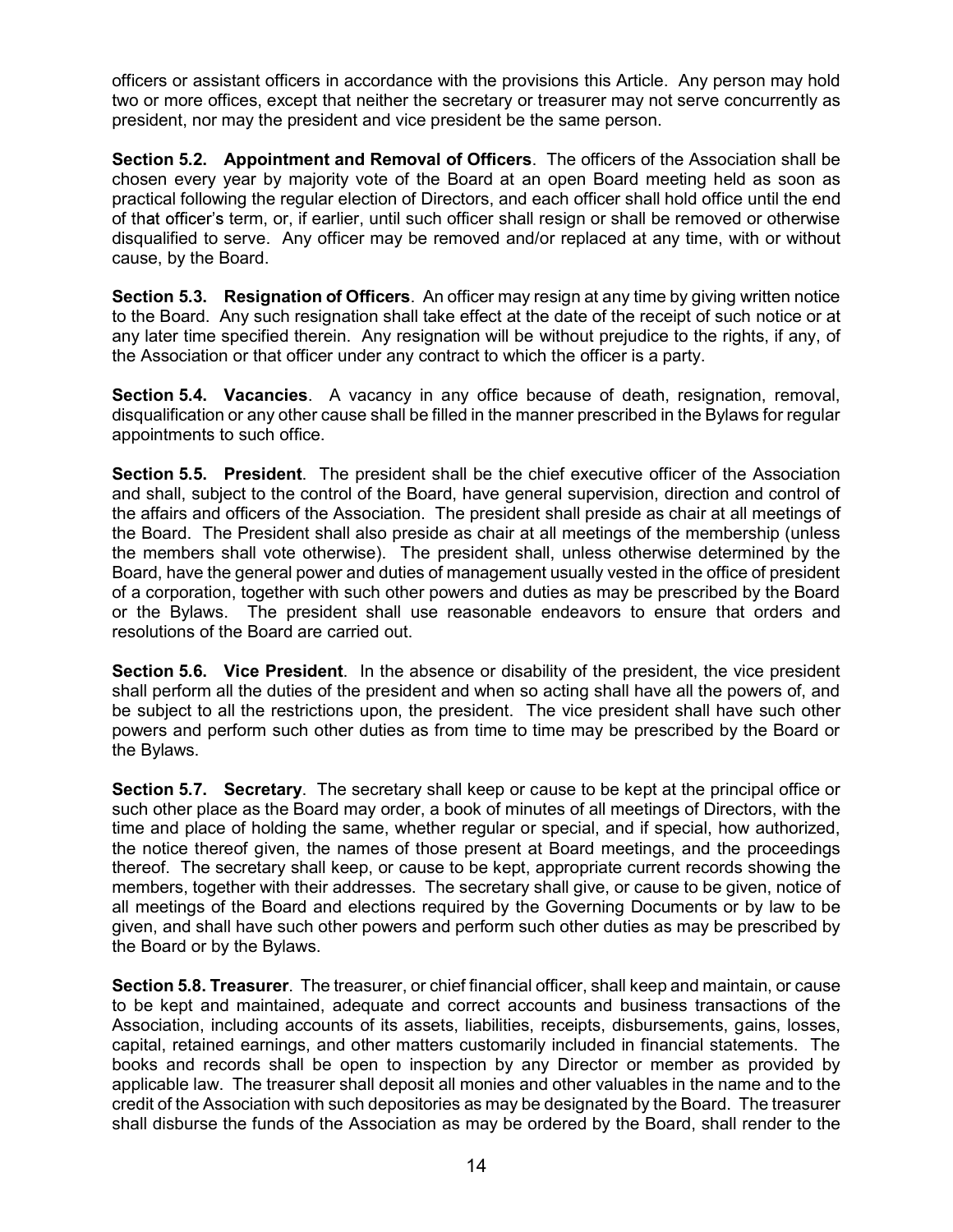president and Directors whenever they request it, an account of all of his transactions as treasurer president and Directors whenever they request it, an account of all of his transactions as treasurer<br>and of the financial condition of the Association, and shall have such other powers and perform<br>such other duties as may such other duties as may be prescribed by the Board or the Bylaws.

#### ARTICLE VI - BYLAW AMENDMENTS

Section 6.1. Amendment of Bylaws by Members. These Bylaws may be amended, restated or repealed, or new Bylaws adopted, by the affirmative vote or assent of fifty percent plus one (50% + 1) of the voting power of the Association. Any such amendment, restatement, repeal or adoption of these Bylaws shall become effective immediately on approval by the requisite members. The secretary of the Association shall certify adoption of any such action and a copy of said certificate and the relevant changes to the Bylaws corporate records.

Section 6.2. Amendment of Bylaws by Board. These Bylaws may be amended by the majority of two thirds of the Board, but only as permitted herein, and for the following purposes:

- (a) To correct any printing, technical, typographical, clerical or grammatical error or omission in these Bylaws;
- (b) To make any change in the Bylaws to the extent only that such change is reasonably necessary to avoid any provisions of the Bylaws being in conflict with state or federal law, or to comply or accord with state or federal law.

 If the Board approves an amendment authorized pursuant to subsection 6.2(b), the amendment shall not take effect until the following procedure has been implemented. The Board shall first give individual notice of such action to the Owners, which notice shall include the text of the proposed amendment and a written opinion from legal counsel that the proposed change duly complies with the applicable provision. An amendment shall be considered as ratified by the membership unless, within thirty (30) days after the date such notice was given to the Owners, the Owners entitled to cast ten percent (10%) of the votes in the Association sign a written petition to reconsider the Board's action and file it with the Board. If such a petition is filed, the Board shall either resolve to rescind such proposed amendment or call a special election of the membership to vote on the proposed amendment. Unless a majority of a quorum of Owners reject the proposed amendment, the amendment shall be deemed as ratified.